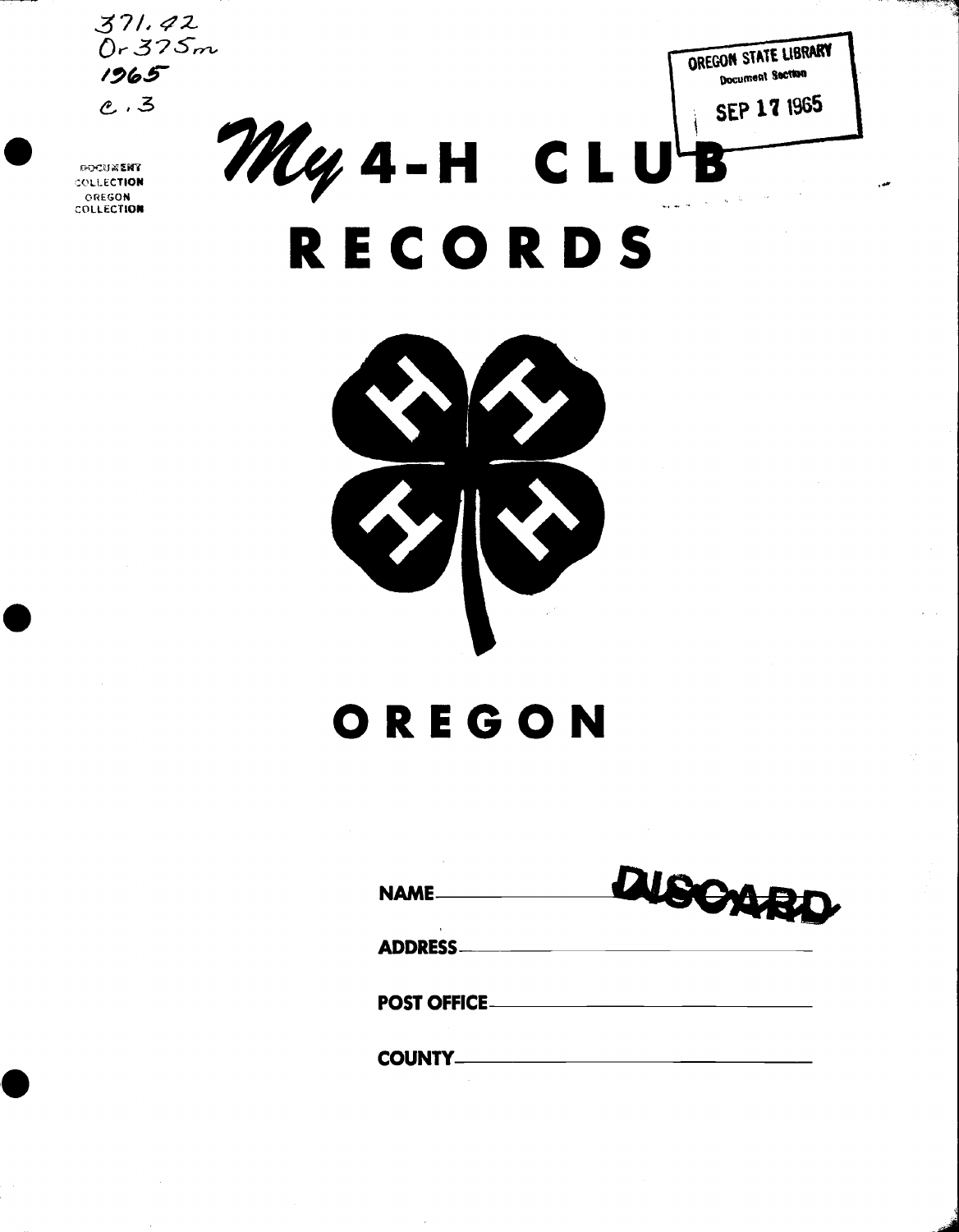## 4-H Club Work

4-H Club work is the off-campus, informal, voluntary youth education program of Oregon State University. Each county Extension office has information about the 4-H educational program. It is a cooperative service between the United States Department of Agriculture, Oregon State University, and your county.

One of the great values of 4-H Club work is its voluntary nature. You make your own choice about being a 4-H member. It is a privilege to be a 4-H member where boys and girls learn by doing. In "Building Today for Tomorrow" 4-H members learn, live, and serve through 4-H.

## Instructions for Keeping 4-H Club Records

Record keping is an important part of 4-H Club work Good records tell the story of your work and progress in 4-H Club work.

You will need your records when you apply for a scholarship to 4-H Club Summer School, when you enter certain 4-H contests, and when you apply for trips and college scholarships.

Write carefully and neatly. Beginners should use a pencil so they can erase if necessary. Older embers may use a pen. Spell correctly. If you have any questions, ask your 4-H Club leader or parent to help you.

My 4-H Club Records-This cover will help you keep your records neat, clean, and all in one place. At first you may keep all of your 4-H materials in it. After a year or two of club work, you may want to get a 3-ring notebook like you use in school. Oregon 4-H notebooks are available at most county Extension offices. Keep this cover in your notebook. Use it when you send your records in for 4-Fl contests.

My Permanent 4-H Club Record-This will be your permanent record of all of your 4-H Club work. Some sections can be filled in during the club year. It should be brought up to date at the completion of each project and at the close of the 4-H Club year.

Your leadership record should include important leadership positions held or work done in your school, church, or in other youth or community organizations. Be sure to include your leadership activities at county and state 4-H events.

This record will be turned in when you enter special contests or apply for scholarships.

First year 4-H members do not need "Permanent 4-H Record" forms. They are usually provided during the second year of 4-H.

Standard Report Form-This form is longer and more complete than the "Permanent 4-H Record." When your 4-H program is too large for the "Permanent Record," you may transfer your records to a "Standard Report" form. The National Awards Program and certain other contests require a "Standard Report."

Project Records-All 4-H projects require a record of some kind. Special record sheets are provided for most projects. In some projects the project manual is a work book which takes the place of a record book. Be sure that you keep the required records for your project.

Your project records must be complete to date before you can exhibit in 4-H classes at your county fair. Some counties have recordbook contests. Keep your records up to date so they will be ready when needed. Follow the instructions of your 4-H Club leader and county Extension agent.

Project Completion-Show your completed project work and records to your club leader who will report your completion to the county Extension office. Individual members should send project completion cards direct to their county Extension office.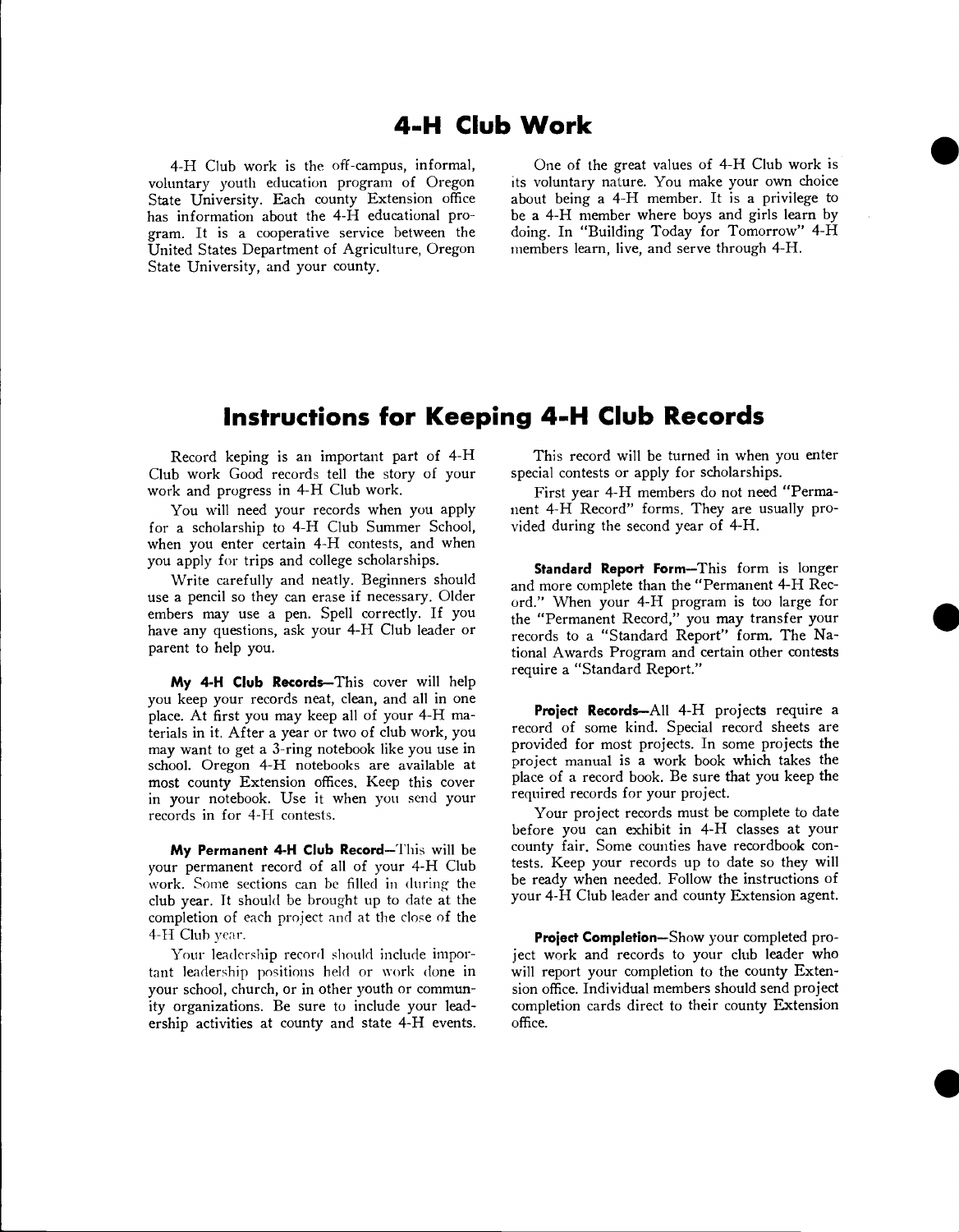## My Part as a 4-H Club Member

4-H Club Requirements-To be a 4-H Club member in Oregon, you must:

- Be nine years old and not nineteen before January 1 of the current 4-H Club year.
- Agree to meet the requirements of your project.
- Cooperate with your 4-H Club leader and your fellow club members.
- Keep 4-H records as required for your project.

4-H Club Information-The 4-H Club year starts with the organization of clubs in the fall and continues to the following fall when projects are completed, usually October 1 to September 30.

Age requirements for 4-H events and contests are based on year of birth.

All 4-H Clubs must be organized by June 1 to be eligible for that 4-H Club year. Members starting after June 1 will not be eligible to exhibit at 4-H Clubs fairs or participate in 4-H Club contests until the following 4-H Club year. Some counties have earlier deadlines for enrollment.

4-H Club members do their own work. Articles for exhibits are made by the member.

4-H members feed and care for their animals and prepare them for showing.

4-H members own the animals they carry in their 4-H projects. Registered animals are to be registered in the member's name. Animals registered in a family name are acceptable if the name includes the club member and if the animals are identified at the beginning of the project.

4-H Privileges- $As$  a 4-H member you may:

- Join a 4-H Club with other boys and girls. Wear 4-H insignia.
- Attend 4-H meetings, tours, camps, and conferences.
- Participate in 4-H events and contests.
- Exhibit in 4-H classes at fairs.
- Earn 4-H trips, scholarships, and other awards.

4-H Responsibilities-When you join a club you promise to do your best to complete your projects.

If you are elected to an office or appointed on a committee, you will want to serve to the best of

your ability. As an older 4-H member you will have younger members following in your footsteps. You will want to set a good example for them.

As a 4-H member you represent your club, your community, your county, and your country. You will always want to look and be your best.

#### 4-H Activities and Events

Many 4-H tours are arranged for club members to go places and see and do interesting things.

Many counties have three to five day 4-H camps where club members learn to live and work and play together, go on nature hikes, and learn many skills and crafts.

4-H Summer School is held at Oregon State University each June. Scholarships are provided by interested persons and organizations and are earned by doing good 4-H work.

County fairs have classes for 4-H members where you can exhibit your 4-H work and demonstrate your skills.

The Oregon State Fair has 4-H classes for county winners.

The National 4-H Awards Program provides county, state, and national awards. Many of the state awards are trips to the National 4-H Club Congress in Chicago. Oregon sends about 25 older 4-H members to Club Congress each fall. Most of the national awards are college scholarships.

The Oregon 4-H Club Conference is held each February in Salem. Each county may send a boy and a girl. The program is "Know Your State Government," with state officials participating. Oregon's delegates to National 4-H Club Conference are selected at this meeting.

The National 4-H Club Conference is held in Washington, D. C., in April. Each state sends two boys and two girls. They learn about our national government and the meaning of citizenship.

The International Farm Youth Exchange provides opportunity for young men and women of Oregon to visit other countries and for their young men and women to visit our state and live in our homes. Contact your county Extension office if you would like to have an IFYE exchangee live in your home.

To become an IFYE delegate, you must be between 20 and 30 years of age, have had farm experience, be willing to serve people, learn another language if necessary, and report on your trip when you return to Oregon.